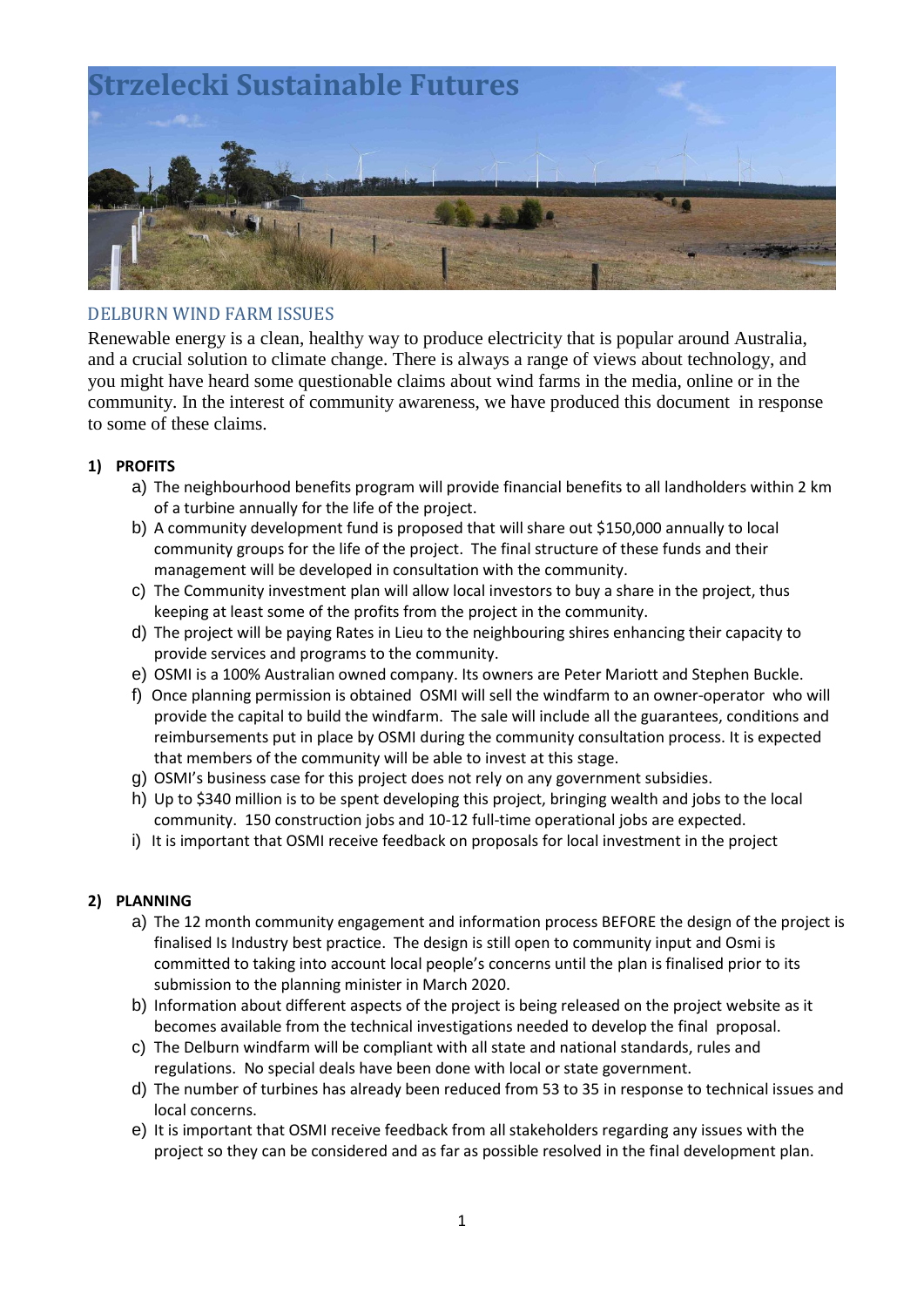# **3) SIZE**

- a) The turbines that OSMI will use will be the most modern designs available which use a number of technologies to make them more efficient. These include: trailing edges of the blades to mimic owl's wings to reduce wind noise, using modern blade profiles to improve efficiency and feathering of the blades as they pass the tower to reduce stress. Bigger turbines turn more slowly so the blade passes the tower at a much lower frequency.
- b) Larger turbines are more efficient at harvesting wind energy because they are in a more consistent wind stream that is not so affected by the surrounding landforms
- c) A wind turbine that is twice as tall does not have a tower and blades that are twice as wide. A turbine that is twice as tall but twice as far away looks the same height but is much slimmer so has less visual impact.
- d) Bigger turbines are much further apart so the "forest of turbines" effect is much reduced. Even from a distance the turbines will appear spaced out.
- e) Many German towns own their own power systems. Some towns have had wind farms for 20 years that are now approaching end of life and need replacing. They have almost unanimously chosen to have fewer, bigger turbines than replace like for like.

## 4) **INFRASOUND**

- a) The results of various studies suggests
	- i) That Infrasound from wind farms does not cause ill-health directly but that people who expect and fear ill effects may experience them regardless of the presence of infrasound. These are real symptoms but are not "caused" by infrasound as such.
	- ii) That the nocebo effect driven by a fear campaign and the confirmation bias can be a powerful factor in influencing people's experience of symptoms without any physical cause.
- b) References
	- i) <https://www.ncbi.nlm.nih.gov/pubmed/23477573> Summary findings of Nocebo Effect, Crichton et al, April 2014. Published in [Health Psychol.](https://www.ncbi.nlm.nih.gov/pubmed/23477573) 2014 Apr;33(4):360-4. doi: 10.1037/a0031760. Epub 2013 Mar 11.
	- ii) [https://www.fmhs.auckland.ac.nz/assets/fmhs/som/psychmed/petrie/docs/2015%20Explain%2](https://www.fmhs.auckland.ac.nz/assets/fmhs/som/psychmed/petrie/docs/2015%20Explain%20the%20nocebo%20response.pdf) [0the%20nocebo%20response.pdf](https://www.fmhs.auckland.ac.nz/assets/fmhs/som/psychmed/petrie/docs/2015%20Explain%20the%20nocebo%20response.pdf)
	- iii) <https://www.bing.com/search?q=Nocebo%20Effect&form=SWAUA2>
	- iv) [https://reneweconomy.com.au/the-nocebo-effect-and-why-its-much-more-dangerous-than](https://reneweconomy.com.au/the-nocebo-effect-and-why-its-much-more-dangerous-than-wind-turbines-80849/)[wind-turbines-80849/](https://reneweconomy.com.au/the-nocebo-effect-and-why-its-much-more-dangerous-than-wind-turbines-80849/)
	- v) [https://reneweconomy.com.au/whats-next-a-senate-inquiry-into-infrasound-from-trees-waves](https://reneweconomy.com.au/whats-next-a-senate-inquiry-into-infrasound-from-trees-waves-or-air-conditioners-14558/)[or-air-conditioners-14558/](https://reneweconomy.com.au/whats-next-a-senate-inquiry-into-infrasound-from-trees-waves-or-air-conditioners-14558/)
- c) Hepburn has two wind turbines that are owned by the community. There are 25 homes within 1 km of these turbines and 69 homes within 2 km. None of the people in these homes experiences any ill health related to the proximity of the turbines and all approve of the turbines.

# 5) **PROPERTY VALUES**

- a) The largest study in Australia on wind farms and house prices found that wind farms had no impact on house prices. "The findings from our review of case studies in NSW and Victoria did not identify any conclusive trends that would indicate that wind farms have negatively impacted on property values". Ref [-https://www.environment.nsw.gov.au/resources/communities/wind](https://www.environment.nsw.gov.au/resources/communities/wind-farm-value-impacts-report.pdf)[farm-value-impacts-report.pdf](https://www.environment.nsw.gov.au/resources/communities/wind-farm-value-impacts-report.pdf)
- b) In the construction phase where there are extra-large trucks and construction equipment, property values can dip by a very small amount until the work finishes.
- c) The Delburn Project is one of the first to offer "Neighbourhood benefits" payments to nearby properties where residents may experience loss of amenity. This payment will be permanently attached to the property for the life of the wind farm and should make these properties more attractive to potential buyers as they are getting the country lifestyle with an annual income from the project. Ref - <https://www.ramblingsdc.net/WindValues.html>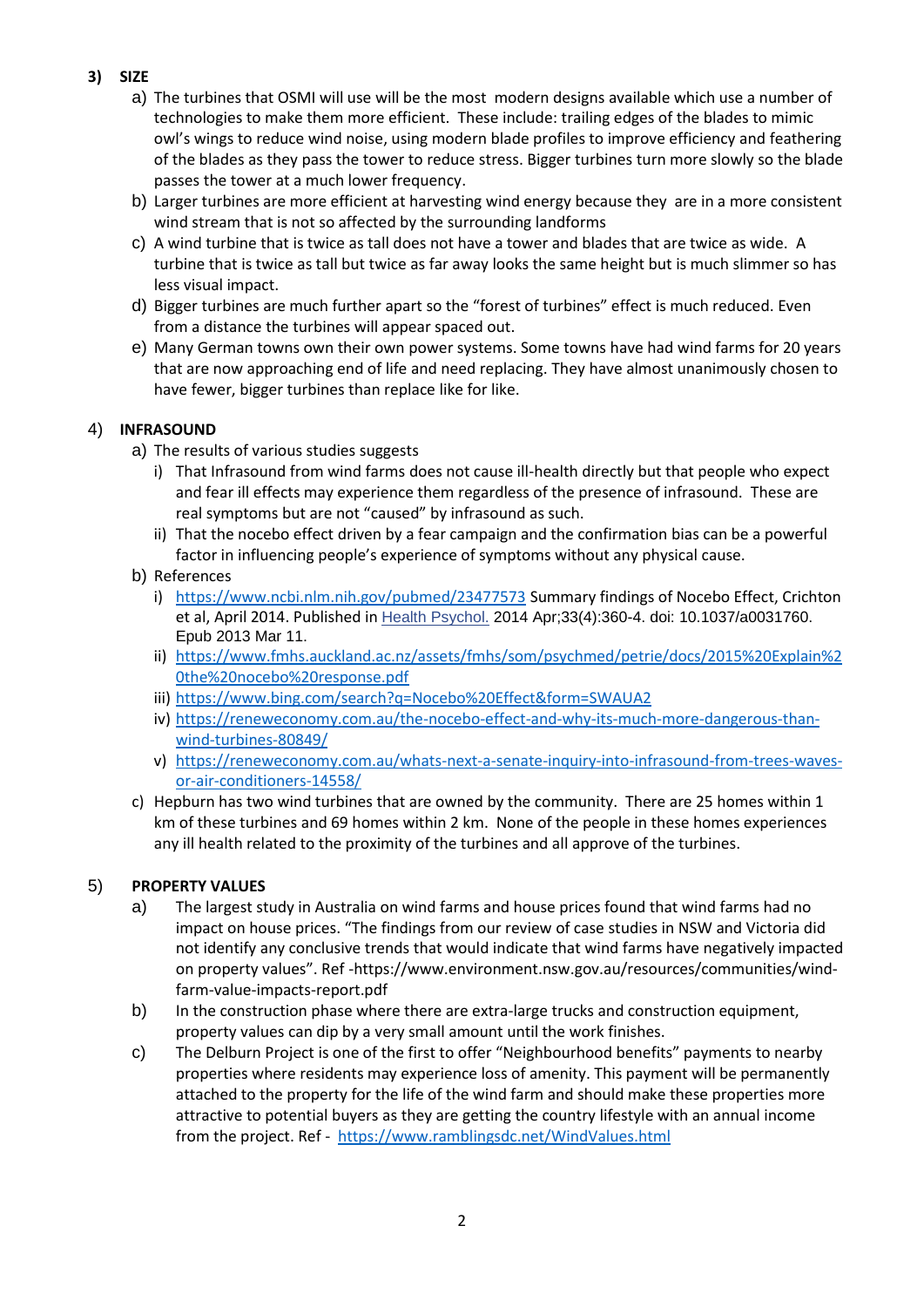- **6) FIRE**
	- a) Wind farms do not increase bushfire frequency. Climate heating with increasing temperatures and reduced rainfall will increase bushfire frequency and severity.
	- b) The Delburn Wind farm will enable bush fires to be fought more effectively in the HPV Plantation land by: Maintaining better access tracks, water supplies and fire breaks and the clearing of pine plantation at the base of each tower; Stopping the rotors and turning them so that they are all lined up in the same direction in the event of fire.
	- c) The towers will be at least 1 km apart north-south and 600 metres east-west so there are wide flight lanes for fire-fighting aircraft and helicopters to use even in smoky conditions. Because the aircraft will have access to accurate GPS and precise sensing information fire-fighting pilots will know exactly where the towers are.
	- d) Lightning is one of the main causes of fire in plantations. Each tower has its own lightning rod and conductor to earth and being higher than the surrounding trees will attract lightning and deal with it safely.
	- e) Another cause of forest fires is arson. The presence of windfarm workers in the forest will both deter would be arsonists and provide early warning of any fires that do start.

## **7) CLIMATE CHANGE**

- a) Objectors to this wind farm say that they believe in fighting climate change, but that it should be left to someone else to do somewhere else. The 200 MW generating capacity will be a significant contributor of emissions-free energy into our National Grid replacing one of the generator units ( I chimney stack ) of the now closed Hazelwood power station and this is a significant contribution to the fight against climate change.
- b) The wind farm will save about 620,000 tonnes  $CO<sub>2</sub>e$  per year being added to the atmosphere while powering about 125,000 average sized Victorian homes. The CSIRO has found that solar and wind power will soon produce electricity more cheaply than existing coal fired power stations even with firming to cover gaps. The Free Market has dictated that wind and solar are now the accepted way forward.
- c) This location provides direct access to the Victorian electricity grid as the transmission lines from the Latrobe Valley pass over the site. This avoids the problems experienced by other renewable power stations where distances or the capacity of existing transmission lines limit the amount of power that can be delivered to the grid.
- d) This location has different wind patterns to the west of Victoria where most of the new wind farms are being developed. So the output will complement much of the existing wind power and improve the stability and reliability of the grid
- e) Total emissions throughout the manufacturing, transport, installation, maintenance, and end of life of a wind turbine have been studied and quantified. The studies show that the time it takes to recoup the emissions it took to make and construct a turbine is from a few months to less than a year. So wind power significantly reduces overall emissions of CO2 Ref: <http://www.ourenergypolicy.org/wp-content/uploads/2014/06/turbines.pdf>
- f) In the fight against climate change, we as a community need to do our bit and embrace positive local solutions to assist with the transition away from polluting greenhouse emissions that are driving the climate crisis.

## **8) WHATEVER AUSTRALIA DOES, IT WILL NOT AFFECT CLIMATE CHANGE**

- a) Australia is the 13th highest gross emitter of greenhouse gases in the world and has the HIGHEST per capita emissions of any developed country in the world, we can help reduce global warming by embracing renewable technologies that provide clean energy.
- b) Australians make up only 0.34% of global population but produce 1.4% of global emissions. This is four times our fair share of the global emissions budget. We have a responsibility as a large contributor to global emissions, to make the shift to renewables and show leadership.